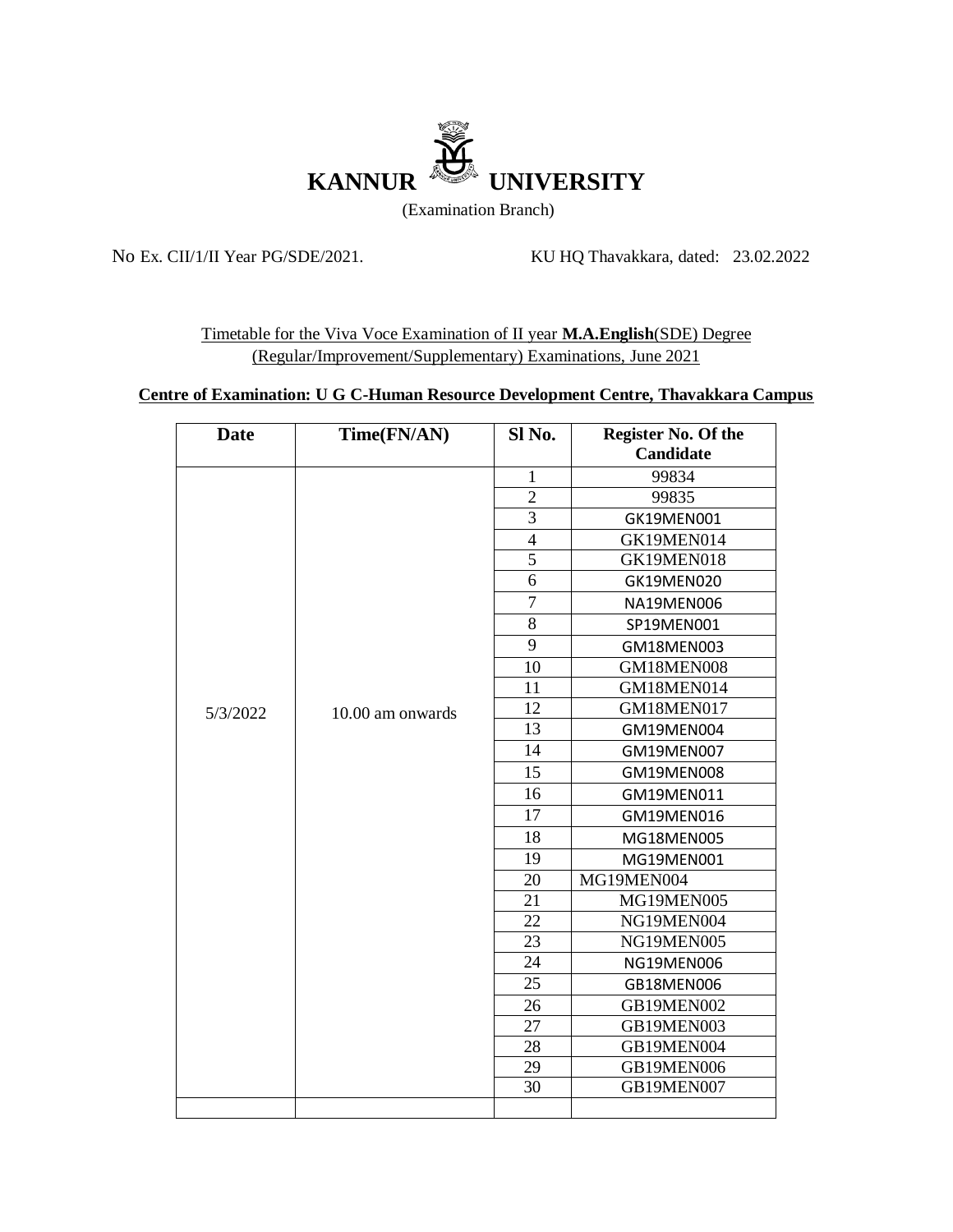| 5/3/22 |                  | 31              | GB19MEN008 |
|--------|------------------|-----------------|------------|
|        |                  | 32              | GB19MEN009 |
|        |                  | 33              | GB19MEN012 |
|        | 1.30 pm onwards  | 34              | GB19MEN014 |
|        |                  | 35              | GB19MEN015 |
|        |                  | 36              | GB19MEN016 |
|        |                  | 37              | GB19MEN017 |
|        |                  | 38              | GB19MEN018 |
|        |                  | 39              | GB19MEN019 |
|        |                  | 40              | GB19MEN020 |
|        |                  | 41              | GB19MEN023 |
|        |                  | 42              | GB19MEN030 |
|        |                  | 43              | GB19MEN032 |
|        |                  | 44              | KM19MEN001 |
|        |                  | 45              | KM19MEN004 |
|        |                  | 46              | KM19MEN006 |
|        |                  | 47              | KM19MEN009 |
|        |                  | 48              | KM19MEN010 |
|        |                  | 49              | SN18MEN011 |
|        |                  | 50              | SN19MEN001 |
|        |                  | 51              | 99836      |
|        |                  | 52              | 99863      |
|        |                  | 53              | SN19MEN002 |
|        |                  | 54              | SN19MEN003 |
|        |                  | $\overline{55}$ | SN19MEN004 |
|        |                  | 56              | SN19MEN005 |
|        |                  | 57              | SN19MEN007 |
|        |                  | 58              | SN19MEN010 |
|        |                  | 59              | SN19MEN013 |
|        |                  | 60              | SN19MEN014 |
|        |                  | 61              | SN19MEN015 |
|        | 10.00 am onwards | 62              | SN19MEN016 |
|        |                  | 63              | SN19MEN017 |
| 7/3/22 |                  | 64              | SN19MEN018 |
|        |                  | 65              | SN19MEN019 |
|        |                  | 66              | SN19MEN020 |
|        |                  | 67              | SN19MEN022 |
|        |                  | 68              | SN19MEN023 |
|        |                  | 70              | SN19MEN024 |
|        |                  | 71              | SN19MEN029 |
|        |                  | 72              | SN19MEN030 |
|        |                  | 73              | SN19MEN031 |
|        |                  | 74              | SN19MEN032 |
|        |                  | 75              | SN19MEN033 |
|        |                  | 76              | SN19MEN034 |
|        |                  | 77              | SN19MEN038 |
|        |                  | 78              | SN19MEN040 |
|        |                  | 79              | SN19MEN041 |
|        |                  | 80              | CA18MEN003 |